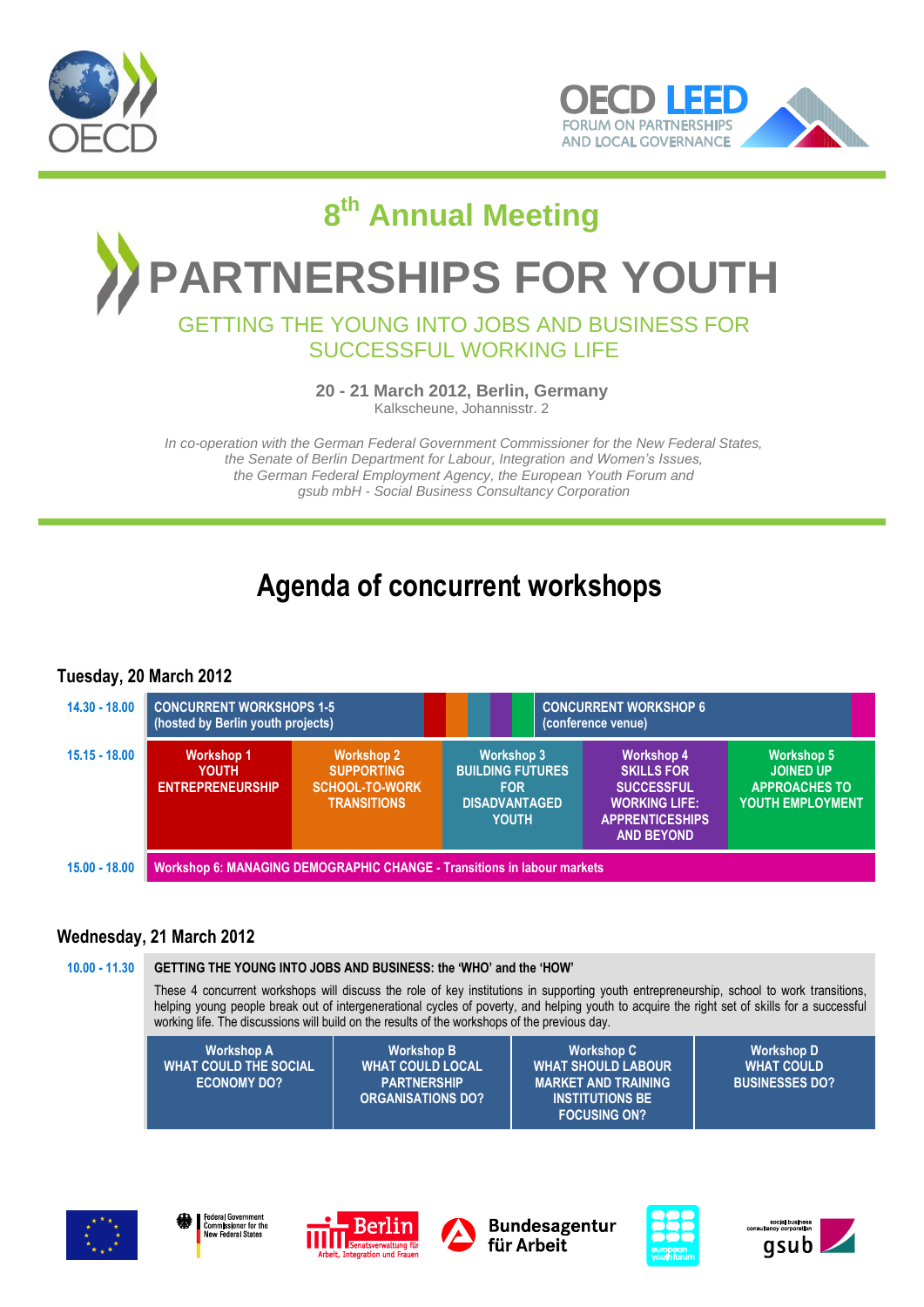

# **Tuesday, 20 March 2012**

### **Workshop 1 - YOUTH ENTREPRENEURSHIP**

| Host project                        | <b>Experts</b>                                                                    |
|-------------------------------------|-----------------------------------------------------------------------------------|
| Gründerwerkstatt business incubator | Leonardo George Christodoulou, General Director, Athens S.O.S./Young Socialists,  |
| Tobias Evel, Project Co-ordinator   | Greece<br>Norbert Kunz, IQ consult, Germany, Social Entrepreneur of the year 2011 |
| <b>Moderators</b>                   | Peter Ramsden, Consultant, UK                                                     |
| David Halabisky, OECD               | Euchar Sultana, International & EU Officer, Maltese National Youth Council        |

This workshop will examine the role that youth entrepreneurship can play in bringing youth into work. Young people face a great number of barriers when attempting to start a business due to their relative lack of financial, human and network capital, and governments have responded with a wide variety of programmes that include education and training, financial support and business development support services such as coaching and mentoring.

This workshop will discuss the issues and best practices from OECD countries, including horizontal policy instruments such as the ―Gründerwerkstatt‖ business incubator in Beuth that deliver several types of assistance together. A key policy question that will be explored is whether programmes should be intensive and narrowly targeted, or less intensive and attempt to help a larger number of youth.

Q 1. What are the key barriers for youth entrepreneurship?

Q 2. Youth entrepreneurship support programmes: narrowly targeted or wide spread?



# *Gründerwerkstatt business incubator*

The Business Innovation Centre is aimed at transferring innovations, research results and developments from the university into the economy and industry. A main goal is it to strengthen and develop businesses by young, recent and efficient enterprises in Berlin and to promote co-operation between science and economics.. The project "Gründerwerkstatt" at the Beuth Hochschule für Technik Berlin University of Applied Science was started in April 2005 and is supported by the Berlin Senate for Economics, Technology and Research and the European Social Fund. The founders receive a monthly scholarship up to 4,000 EUR per team as well as free workspace, consultation, training courses, coaching and mentoring for a maximum of 18 months. Business ideas in technology-oriented sectors as well as production-related services are focused.

Technology-oriented start-ups need a longer period of development than other start-ups. The scholarship aims to reduce the risk of a business startup and. New learning processes and long-term co-operation are to be initiated. Students and graduates are encouraged to convert their own enterprise ideas into start-ups and become engaged in self-employment. Strong networks exist with other universities in Berlin, the Business Angels Club Berlin Brandenburg and the Technology Coaching Center Berlin GmbH, but also to the alumni of the "Gründerwerkstatt". 50 founders are involved and work in parallel with the students and graduates on the realisation and establishment of their enterprises.

Economic, legal and social knowledge for a successful management is learned and improved in seminars and workshops and the Business Innovation Centre provides enterprises at different phases of development the opportunity to exchange experiences. The project "Gründerwerkstatt" is open for all university graduates with the principal residence in Berlin. In order to apply for a place in the "Gründerwerkstatt", applicants must submit a business plan, a curriculum vitae and references. In a bi-annual selection process, 4 to 6 teams are selected for the "Gründerwerkstatt". About 80 % of the supervised and coached start-up teams are still active and successful after two or more years in the market. Approx. 300 jobs in Berlin have been created by 72 establishments.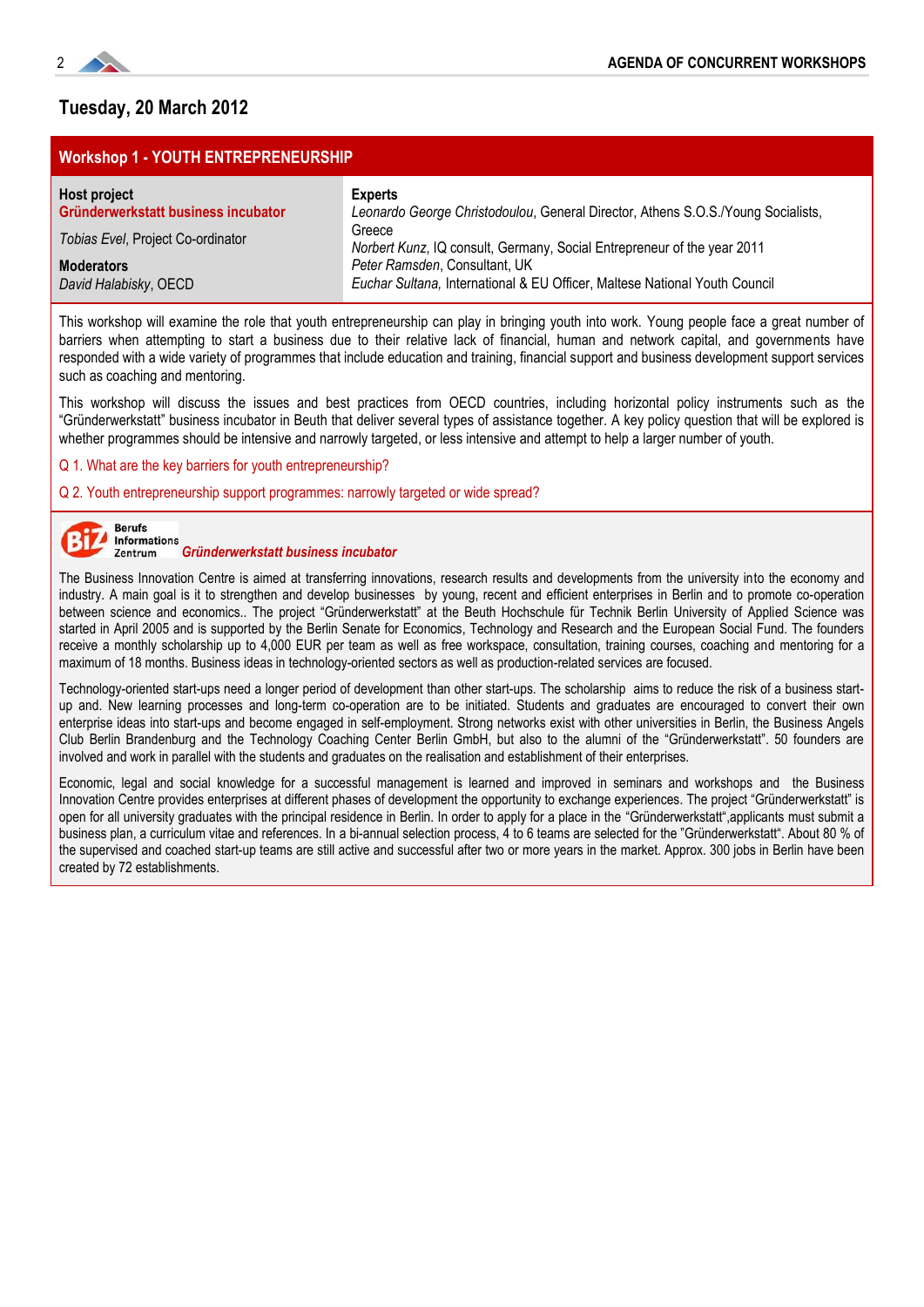

### **Workshop 2 - SUPPORTING SCHOOL-TO-WORK TRANSITIONS**

| Host project<br><b>Berufsinformationszentrum</b><br>(Vocational information center)<br>Petra Reinert, Vocational Adviser Employment<br>Agency Berlin<br>Cornelia Spross, Expert, Federal Employment<br>Agency | <b>Experts</b><br>Eddy Adams, Independent Consultant, Glasgow, UK<br>Peter Grund, Teacher Max-Taut-Schule (Vocational School), Berlin, Germany<br>Vesna Milosevic, National Youth Employment Council and Youth Employment Action,<br>Slovenia<br>Dr. Diana Peitel, gsub<br>Petra Reinert, Vocational Adviser Employment Agency Berlin<br>Konrad Tack, Federal Employment Agency (former Director), Berlin, Germany |
|---------------------------------------------------------------------------------------------------------------------------------------------------------------------------------------------------------------|--------------------------------------------------------------------------------------------------------------------------------------------------------------------------------------------------------------------------------------------------------------------------------------------------------------------------------------------------------------------------------------------------------------------|
| <b>Moderator</b>                                                                                                                                                                                              | Nico van de Vrie, International Consultant, Chair Working Group Employment Eurocities                                                                                                                                                                                                                                                                                                                              |
| Ekaterina Travkina, OECD                                                                                                                                                                                      | and former Director of Social Affairs and Employment, City of Rotterdam (WS D)                                                                                                                                                                                                                                                                                                                                     |

Young people neither in employment, education or training (NEET) face severe problems in making the transition from education to the workplace and risk being trapped in long-term unemployment and inactivity. This workshop will debate ways to address the needs of NEET youth. Interventions at the local level are most effective when early and well targeted, rather than remedial programmes which are most costly and less likely to have a positive effect. Young people who are far removed from the labour market may have low levels of motivation and often lack networks outside their peer group, which can increase the likelihood of dropping out. Working with young people before they drop out is a priority; working with young people who have already left the education system can be significantly more challenging, and requires a different approach. How can the education system tackle these issues and ensure a greater connect between school and the working world, and the acquisition of valuable skills and experience? Careers support can also greatly help NEET youth by encouraging them to think about their future and to aim high – go for a "career" rather than a "job". Also social economy organisations have a role to play in tackling these issues.

Q1. What are the main factors 'pushing' youth out of education and preventing the connect with employment?

Q2. How can the education system ensure a greater connect between school and the working world, and the acquisition of valuable skills and experience?

Q3. What are the most effective career guidance and career support approaches?

# *Berufsinformationszentrum (Vocational information center)*

Vocational Information Centres (Berufsinformationszentren - BIZ) are available at almost every local employment office. Without appointments or waiting in line, and with no questions asked about personal particulars, anyone can drop in to pick up information on a wide range of issues in initial and further training, academic courses of study, occupations and the labour market. The emphasis is on finding out for oneself. With only a few exceptions, all the media at the BIZ can be used by visitors themselves, with no need for extensive explanations or instructions. Staff members are also available for further information, particularly on occupational matters.

**The BIZ offers**: Information folders and some 400 occupations and courses of training or study. BIZ computers are equipped with programmes on interests, vocational training and academic studies—occupations, a general survey of occupations (text and graphical information on more than 1000 occupations and activities), applying for a training position applying for a job, assistance with vocational training. KURSNET —the database for initial and further training— currently covers about 600,000 educational events throughout Germany. BIZ visitors can call up information tailored, for example, to their own selected training goals and regions. More than 200 films on fields of employment and business, individual occupations, and special topics on career choices. Over 100 audio programmes about questions relating to university studies. Information about working across Europe. This includes not only German materials but publications in other languages from other EU countries. Books, periodicals and reference works dealing with occupations, university studies and economics (both national and international).

JOBBORSE provides information about training vacancies. In addition to the Vocational Information Centres, which are located at the local employment offices, there are also "BIZ-mobiles." These mobile facilities can be set up temporarily. In places where the nearest BIZ is still too far away. Particularly favoured sites are schools and city halls. Some branch offices also include do-it-yourself information media provided by the BIZ, such as BIZ computers, information folders and films.

**Quality through Qualification:** Vocational guidance is available at every local employment office. Career counsellors there take care of vocational counselling, career orientation and placement in open training positions. Specialist consultants are available for groups like high-school students in academic programmes, university students and graduates, and the disabled. In performing their duties, career counsellors need extensive knowledge that involves aspects of economics, occupational studies, psychology, education, medicine and law. They can gain this knowledge by studying at the BA's own graduate school in Mannheim, as part of other university studies, or in the course of regular continuing education in their field. They must continuously and systematically monitor developments in different occupations, the employment situation and trends in the labour market. These experts draw upon the results of research performed by the BA's Institute for Employment Research (the IAB) and other scientific institutions, and upon a comprehensive occupational information and documentation system that observes documents and swiftly publicises shifts, changes and trends in education, training and continuing education that might be relevant for occupational use.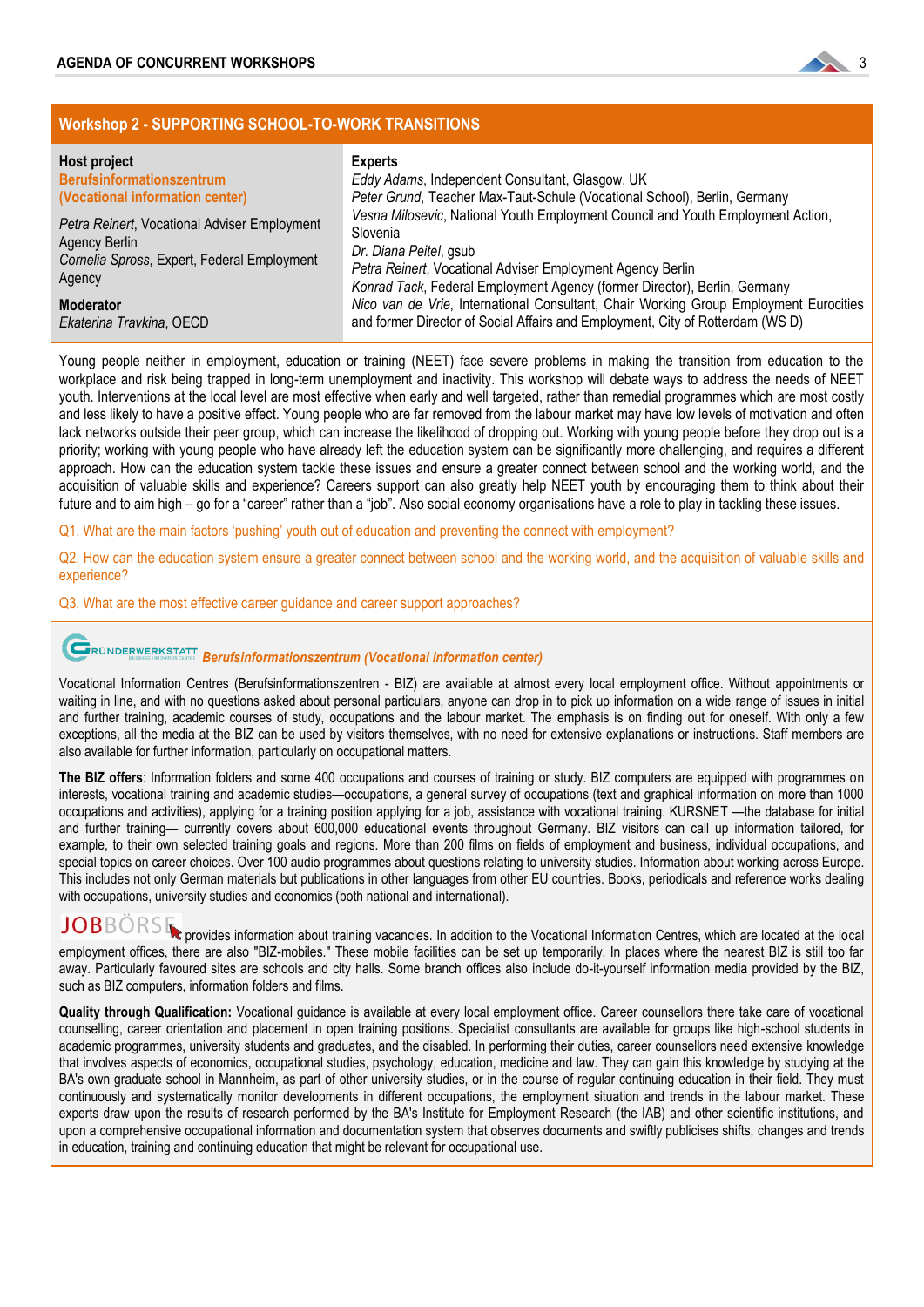

# **Workshop 3 - BUILDING FUTURES FOR DISADVANTAGED YOUTH**

# **Host project**

**Experts**

| <b>BBZ Berlin gGmbH</b>                                                           | Margitta Haertel, Pfefferwerk Foundation, Germany                                                                                                                                       |
|-----------------------------------------------------------------------------------|-----------------------------------------------------------------------------------------------------------------------------------------------------------------------------------------|
| Sabine Hiersemann, Managing Director BBZ<br>Sabine Kurpiers, freelance translator | Dietrich Henckel, Head of Urban and Regional Planning Department, Technische<br>Universität Berlin<br>Prof. Marc Molgat, Professor, Director and Associate Dean, School of Social Work, |
| <b>Moderators</b>                                                                 | University of Ottawa, Canada                                                                                                                                                            |
| Francesca Froy, OECD<br>Emma Clarence, OECD                                       | Michael Schwab, Chairman, Rural Youth Europe, Germany<br>Louis Vervloet, Director of ESF Unit, Flemish Ministry of Employment, Belgium                                                  |
| Co-moderator: Achim Wolf, gsub                                                    |                                                                                                                                                                                         |

Children who grow up in disadvantaged families are more likely to suffer unemployment, low pay, and poor health in adulthood and to transfer this poverty of opportunity to their own children (Vleminckx and Smeeding, 2001). How can policy makers ensure that young people can break out of such intergenerational cycles of poverty and succeed in both education and the labour market? The workshop will focus on 3 themes. *Area-based approaches:* Certain communities and deprived neighbourhoods are more likely to host problems of intergenerational poverty. Area-based approaches can be useful to tackle the multiple factors which operate in such places to limit the progress of young people. *Adapting mainstream policies:* At the same time, mainstream education and training provision needs to be flexible to dealing with the particular barriers which can prevent young people from poorer backgrounds achieving success in education. *Innovative financing mechanisms:* Helping young people to build successful futures can be resource intensive, and this is a challenge in the light of current public budget deficits. Because the learning process builds on foundations laid at early ages, early investment in education may be particularly effective in improving outcomes for people later in their lives (Heckmann et al, 2006). The social economy and the private sector can play an important role in improving employment prospects for young people living in poverty.

Q 1. What are the factors which lead to the success of area-based approaches?

Q2. How targeted should education and training support be? Should particular support be given to certain groups, such as the children of migrants?

Q 3. Where are resources best-placed? Should particular support be given to early years education? How can the role of social economy and the private sector be better harnessed?

#### B *BBZ Berlin gGmbH*

The Education and Advisory Centre for Career and Employment (BBZ Berlin) is a non-profit education company that has been successfully established in the education market since the mid-1990s. BBZ focuses on providing career services and career perspectives. These services range from career orientation for school pupils, via initial and continuing vocational training to educational and training guidance as well as integration in the labour market.

A major part of the services is aimed at adolescents and young adults, who require special support to achieve vocational qualifications. For this purpose, various publicly financed programmes are used. Professions, in which BBZ Berlin is active, are:

- Electrical engineering/Electronics
- Information technology
- Painting/Varnishing
- Storage industry/Trade
- Office work/Administration.

It is our aim to provide young people, who have special educational needs, not only with the opportunity to acquire vocational qualifications, but also with support with their integration in employment. For this reason, a large degree of business orientation and close cooperation with companies in Berlin is characteristic of all training measures undertaken at BBZ.

The contents of 3 thematic issues are presented: First: Experiences gained from implementation of various publicly financed training programmes and the realisation of the "Jobstarter" model project, in which Berlin companies, a vocational school and BBZ Berlin cooperate and jointly try out the work using training modules. Second: New possibilities to catch up on vocational qualifications for those who have dropped out of training and those who are already in employment and have gained previous experience. Third: Networking in training groups, collaboration between various actors involved in the field of vocational education in Berlin, e.g. Federal State of Berlin (Senate) and service companies, institutions involved in promoting work and youth welfare, business promotion.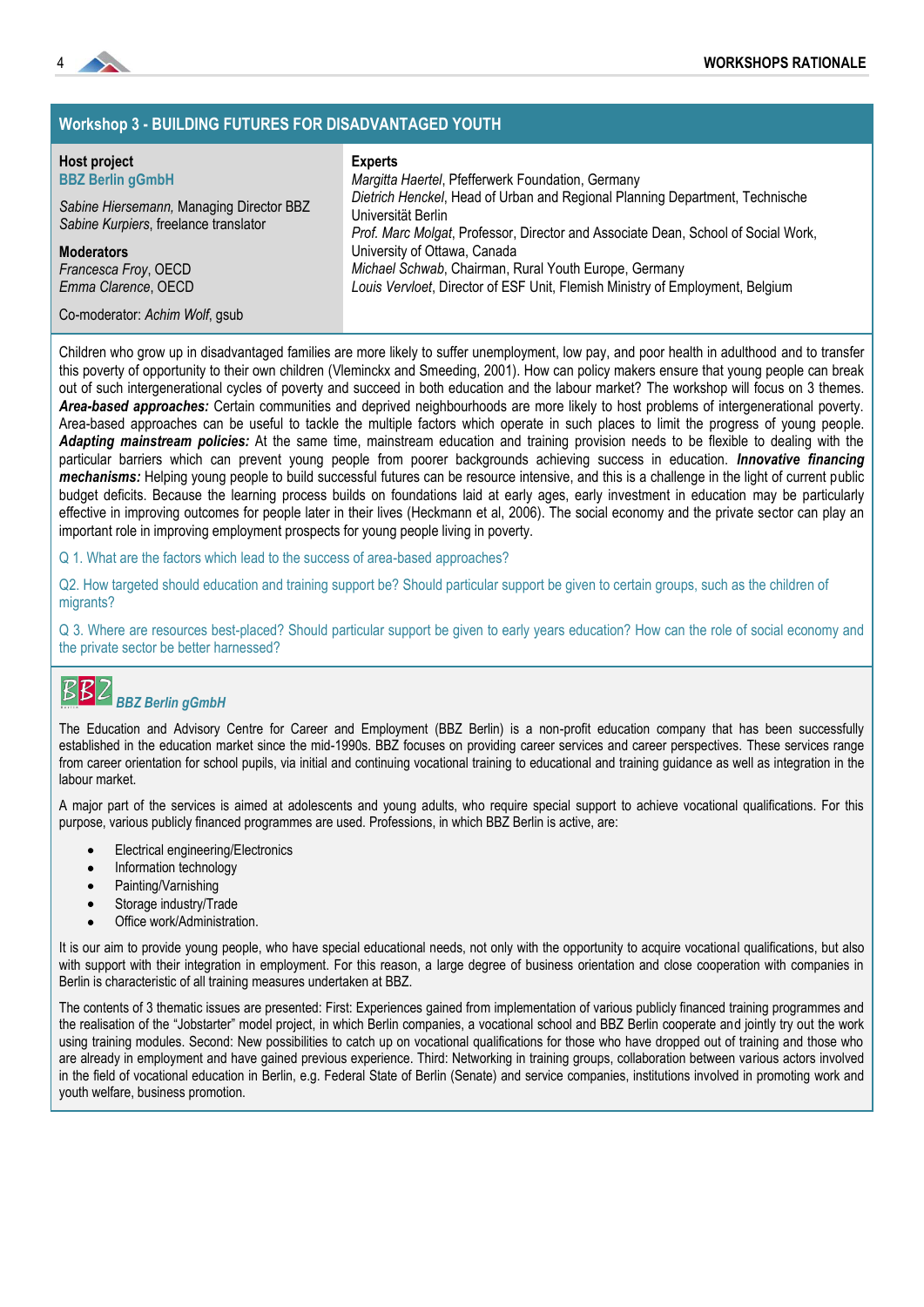

# **Workshop 4 - SKILLS FOR SUCCESSFUL WORKING LIFE: APPRENTICESHIPS AND BEYOND**

| Host project<br><b>ABB Trainingscenter Berlin</b><br>Marcus Braunert, President ABB Training Center<br>Ltd. | <b>Experts</b><br>Katherine Chapman, UK Commission on Employment and Skills<br>Dr. Daniel Heuermann, gsub<br>Dr. Nidya Neer, Advisor to the Minister, Ministry of Labour, Employment and Social<br>Security, Argentina |  |
|-------------------------------------------------------------------------------------------------------------|------------------------------------------------------------------------------------------------------------------------------------------------------------------------------------------------------------------------|--|
| <b>Moderator</b><br>Michael Förschner, Centre for Social Innovation,<br>Austria                             | Elli Strauven-Dejean, Pfefferwerk Foundation, Germany<br>Susanne Weber, Research Institute for Vocational Education and Training, Germany                                                                              |  |

Research shows that apprenticeships are one of the best ways of training, developing and skilling people for successful working life, and supplying businesses with employees with the skills and qualities they need and which are often not available on the external job market. Apprenticeships have also proven to be effective in upgrading the skills of low-skilled workers and integrating the disadvantaged into jobs and workforce development. It is also important to find the right way to support job retention and employment progression of young people. This can be done through "bridging pathways" and a "career clusters" approaches. Building on the German dual training system experience, this workshop will focus on the barriers and pitfalls preventing youth from acquiring the right set of skills and on ways to overcome them.

Q 1. What is key to the success of the German model?

Q 2. How to ensure that young people get the right set of skills to enter and progress in the labour market?

Q 3. What is the role of collaborative partnerships with employers at the local level in order to stimulate an improved offer and uptake of apprenticeships?

#### Power and productivity<br>for a better world<sup>76</sup> *ABB Trainingscenter Berlin*

ABB Training Center Berlin is a training provider for SMEs in Berlin and Brandenburg, and has had experience in providing vocational training for more than 60 years. The ever increasing competition and the more and more rapidly changing innovation cycles as well as increased necessity for flexibility within vocational and professional training compel enterprises to concern themselves more thoroughly with the questions of training and how to qualify their own personnel.

In view of this development the ABB Training Center in Berlin started to design custom-made vocational and further education training courses according to customers' needs. Over the past years the training partnership's network has been steadily increased, and currently 120 enterprises have commissioned us to train their apprentices. We offer training partnerships in 16 different professions on the principle of the ABB modular system in vocational training. As part of our external training management we support and guide these enterprises with the whole process from selecting the candidates to preparing the apprentices for their final examinations.

ABB Training Center functions as the control center among the training partners organising and executing training courses within the framework of succession planning – always taking into consideration the special needs of the partner SMEs. Furthermore custom-made modules and courses are offered for all further training needs of employees within SMEs.

Living proof of the quality and high standard of the training courses is the ever increasing demand for our training courses and modules. Currently in 2011/12 there are approximately 600 apprentices being trained by us. The most important proof for the quality of our training courses is the fact that over the past few years all apprentices have passed their final examinations and have either found a job within their enterprise or gone on to university.

The German board of ABB specifically supports the strategic activities of the Training Center in Berlin. For the past three years about € 1,500,000 were invested in modernising the work stations as well as in improving working conditions on site.

Since November ATC has been cooperating with k.os. GmbH to create a new model. The project "Berliner AusbildungsQualität in der Verbundausbildung" ("High standards of quality of vocational training within training partnerships in Berlin") which is a focal part of the initiative "Qualitätsentwicklung und –sicherung in der betrieblichen Berufsausbildung" ("Developing and securing high standards of quality of vocational inhouse training") by the Federal Institute for Vocational Education and Training (BIBB) is promoted by the Federal Ministry of Education and Research and the Department for Integration, Labour and Women's Issues (Senatsverwaltung für Arbeit, Integration und Frauen) in Berlin.

ABB (www.abb.com) is a leader in power and automation technologies that enable utility and industry customers to improve performance while lowering environmental impact. The ABB Group of companies operates in around 100 countries and employs about 130,000 people.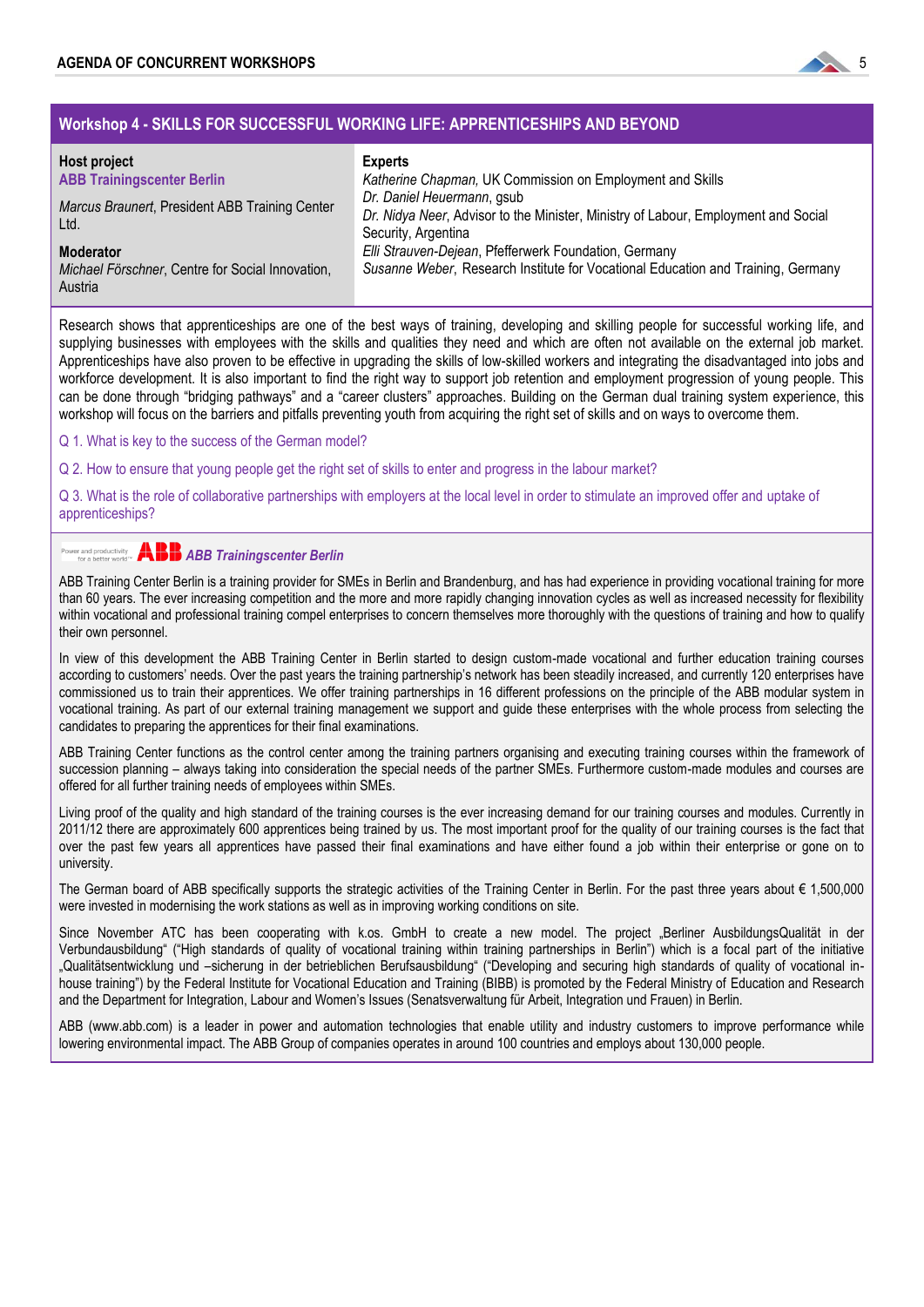

### **Workshop 5 - JOINED UP APPROACHES TO YOUTH EMPLOYMENT**

#### **Host project**

#### **Project "grips" in Marzahn-Hellersdorf and Masterplan for youth employment of the District Marzahn-Hellersdorf**  (hosted by ABU - Akademie für Berufsförderung und Umschulung mbH/ Mayor of the district Marzahn-Hellersdorf)

#### **Experts**

*Le Duy Binh*, Managing Director, Economica, Viet Nam *Randall Eberts*, Executive Director, W.E. Upjohn Institute for Employment Research, US *Denis Leamy*, Chief Executive of Pobal, Ireland *Romina Matei,* President, Youth Express Network, Romania *Alison Partridge*, Director, Aurora European Services Ltd, UK *Sascha Strupp*, Policy Officer, Adopt an Intern Programme, Centre for Scottish Public Policy, UK

*Stefan Komoß*, Mayor of the District Marzahn-Hellersdorf (Welcome) *Hans-Joachim Borchert*, ABU gGmbH *Enrico Stölzel*, Mayor Office, District Marzahn-**Hellersdorf** 

### **Moderator**

*Dr. Reiner Aster*, gsub mbH (WS A) *Susann Kühnapfel*, gsub-Projektegesellschaft mbH

Providing jobs for youth requires place specific responses involving different local players as part of wider local development strategies. This workshop will look at the importance of a joined up approach in both tackling entrenched barriers and generating new networks of opportunity for young people. It will examine ways of joint working to ensure that young people have accurate careers guidance as to opportunities in the local economy, and career ladders to support employment progression. It will address the issue of skills utilisation in the workplace and the need to work closely with employers in terms of delivering new opportunities to young people, but also as policy co-creators and coimplementers. Putting in place a networked response can also create a more integrated service which allows participants to access a number of different, follow-on programmes, thereby aiding continuous learning and development. In a time of constrained budgets, policy makers and practitioners need to come up with cost saving measures to ensure greater diversity in their funding stream by seek a mixture of funding such as employers, state, and philanthropy.

Q1. How can joined up approaches at local level improve young people`s job and skills opportunities? What is the added value of collaborative approaches (schools, local authorities, jobcentres, enterprises and NGOs et cetera) in comparison to working in silos?

Q2. How to involve – in particular – local employers?

Q3. How to reach those of the young people who are far away from the labour market?

#### ABU

#### *The training restaurant "grips" of ABU gGmbH*

ABU gGmbH (non-profit) was founded in 1990 as an institution with social goals. Its main activity is social and professional integration of young people from a disadvantaged environment and/ or with learning difficulties. ABU supports these young people in many ways on their transition from school into vocational training or from training into employment and, as a result, opens new perspectives to them. The training offers are public financed. From the very beginning ABU is a provider of practical vocational training by its own cooperating closely with enterprises. In additional, it offers a range of life skills and learning support to its young clients. At present, ABU's initial vocational training offer covers 26 craft, trade, administration and service professions with the according know how, staff and premises. In 2007, ABU gGmbH founded its own training restaurant and café "grip" (or engl. "brains") for the training of young cooks, restaurant specialists, confectioners and retailers. This initiative was driven by the intention to raise the motivation of the young apprentices in a training environment very close to economic realities and by delivering training contents in a highly practice related way. "*grips*" motto "self-created - youthful served" wants to attract clients, of course. But at the same time this motto motivates young people to act independently, to show responsibility and to be creative in doing so. Apprentices can apply learned knowledge and skills directly to their clients and proof their abilities in reality. In turn, the clients' positive feedback has an activating effect for the young people and stimulates them to learn. The training conception of "grips" includes both: it takes due account of the disadvantages of the young people (social situation, learning difficulties etc.), on one hand, and of the requirements of a service enterprise close to economic realities, on the other. Under the umbrella of a training institute, our apprentices are trained and encouraged by getting acquainted step by step with different operational processes and organisational structures of the restaurant business. Because of their difficult life circumstances they need more professional guidance, attention and time for their individual development as compared with other young people. The apprentices enjoy the advantage of work with clients from the very first day until the end of the three years' apprenticeship. Further, they become acquainted with all processes of a gastronomic enterprise. For example, the pastry shop opens to them the possibility to go through the training section "Pastries and cakes" at place. So, they acquire a knowledge advantage as compared with apprentices trained in ordinary training kitchens. This is a benefit for later job applications and increases the chances in the labour market.

The "grips" training facility consists of a kitchen, a restaurant, a pastry shop, a café and a retail shop. Theoretical and practical training are combined here in a good way. This particularly benefits apprentices with learning difficulties. Requested life skills support for socially disadvantaged young people is possible here as well. The trainers analyse the apprentices' behavior during the training for further improvements. Misconduct or dropout and can be prevented immediately. The goals of training close to economic realities were further strengthened by the establishment of a junior company in 2007. With the help of the junior company we succeeded in getting the apprentices not only involved in operational processes but also in administrative functions, in controlling and marketing. One third of the young people has a migrant background in Turkey, the Russian Fed., Kazakhstan and Arab countries. This is typical for Berlin in general but not yet for our borough Marzahn-Hellersdorf. Meanwhile, the training facility has a good reputation in the city district and beyond. "*grips*" stands for quality. This fact helps the students to find a good job, to become socially stable and to awake pride in themselves.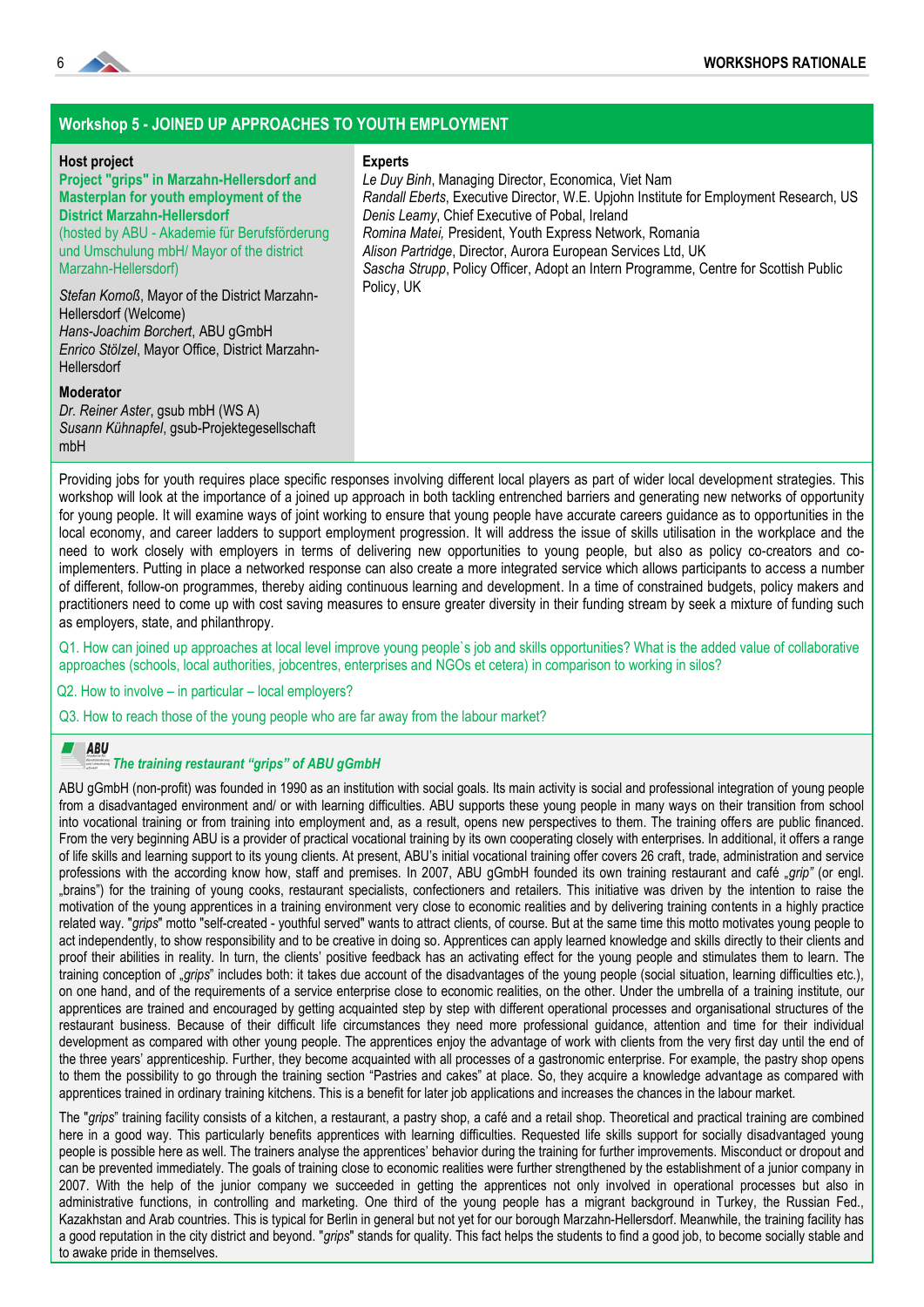

| Workshop 6 - MANAGING DEMOGRAPHIC CHANGE - Transitions in labour markets |                                                                                                                                                                                                                                                                                                                                                                                                                                                                                                                                                                                                                                                                                |  |
|--------------------------------------------------------------------------|--------------------------------------------------------------------------------------------------------------------------------------------------------------------------------------------------------------------------------------------------------------------------------------------------------------------------------------------------------------------------------------------------------------------------------------------------------------------------------------------------------------------------------------------------------------------------------------------------------------------------------------------------------------------------------|--|
| <b>Moderator</b><br>Dr. Cristina Martinez, OECD                          | <b>Experts</b><br>Robert Strauss, Head of Employment Analysis, EC and Chair FPLG<br>Natalia Batz, Berlin University of Technology, Germany<br>Prof. Emmanuèle C. Cunningham-Sabot, University of Rennes, France; EU COST Cires<br>project, Chair SCiRN<br>Torbjörn Israelsson, Senior Adviser, Department of Analyses, National Public<br><b>Employment Service, Sweden</b><br>Jana Machacova, Centre for Social Innovation (ZSI), Austria<br>Prof. Claudia Mattes, HU Berlin, Germany<br>Megumi Nozawa (Ms), First Secretary, Japanese Delegation to the OECD<br>Dr. Tobias Robischon, Schader Foundation, Germany<br>Manuel Wolff, Dresden University of Technology, Germany |  |

This workshop will discuss what can be done at the local level to address the impact of declining youth population rates within ageing OECD countries and the new youth high unemployment and migration paradigm. Governments, firms, trade unions and other organisations have a role to play through the support and design of intergenerational knowledge intensive activities in firms. The workshop will discuss the German experience which sees relatively low youth unemployment as well as best practices and strategies from other OECD countries including youth mentoring by older workers. Reducing youth unemployment (and more generally the numbers of NEETs) while increasing employment rates of older workers can be a complementary policy goal and key to more sustainable local economies and societies.

The workshop will consider intergenerational issues of labour markets to inform policies and practices of economic organisations, local partnerships, labour market and training institutions and businesses and trade unions.

The workshop will be organised into two sessions. The first session will discuss the short film "Glasgow's Turnaround" which looks at the history of Glasgow's planning strategies following on from the city's industrial heyday of shipbuilding in the 1930s, its industrial decline, population shrinkage (some of which was actively encouraged by city and government policies), to today's current regeneration strategies and their outcomes. In the documentary local practitioners, politicians and academics discuss critically the different strategies put in place to reverse the decline. The strategies presented include economic growth and housing, culture, education, and migration. Local governance and public spending play a key role. The impact of these regeneration strategies on young generations in the labour market is ambivalent and according to researchers, has contributed to a widening polarisation in the labour market. Commentaries from Japan, Sweden, Austria, Poland, Germany and the EC will provide an international perspective to the *problematique*. Some of the questions to be addressed in the discussion are:

- How are demographic change and urban shrinkage affecting both the older and the younger workers and people more generally?
- How do older and younger generations respond to changes in the place where they live?
- How do older and younger generations understand changes in workplace due to extended working lives? Are there any experiences/programmes from your country?
- What are the implications for the integration in the labour market of the young today (with high youth unemployment in many countries) and in the longer term?

The **second session** will discuss the German experience and novel intergenerational initiatives addressing labour markets. Using the fishbowl technique participants will decide on recommendations from the group for what social economy actors, labour market institutions, partnerships and private sector should do to get the youth into jobs.

Some of the questions to be addressed in the discussion are:

- What is the role for partnerships? Are particular potential partners too often left out of decision making, e.g. SMEs?
- Are there particular implications for Labour Market integration for other vulnerable groups, e.g. migrants or non nationals, especially young migrants?
- Do those with low skills face particular problems, and if so, are these the same for younger and older low skilled workers?
- What intergenerational initiatives are useful for policy design of ageing strategies?

Rapporteurs will inform of these recommendations at the workshops next day.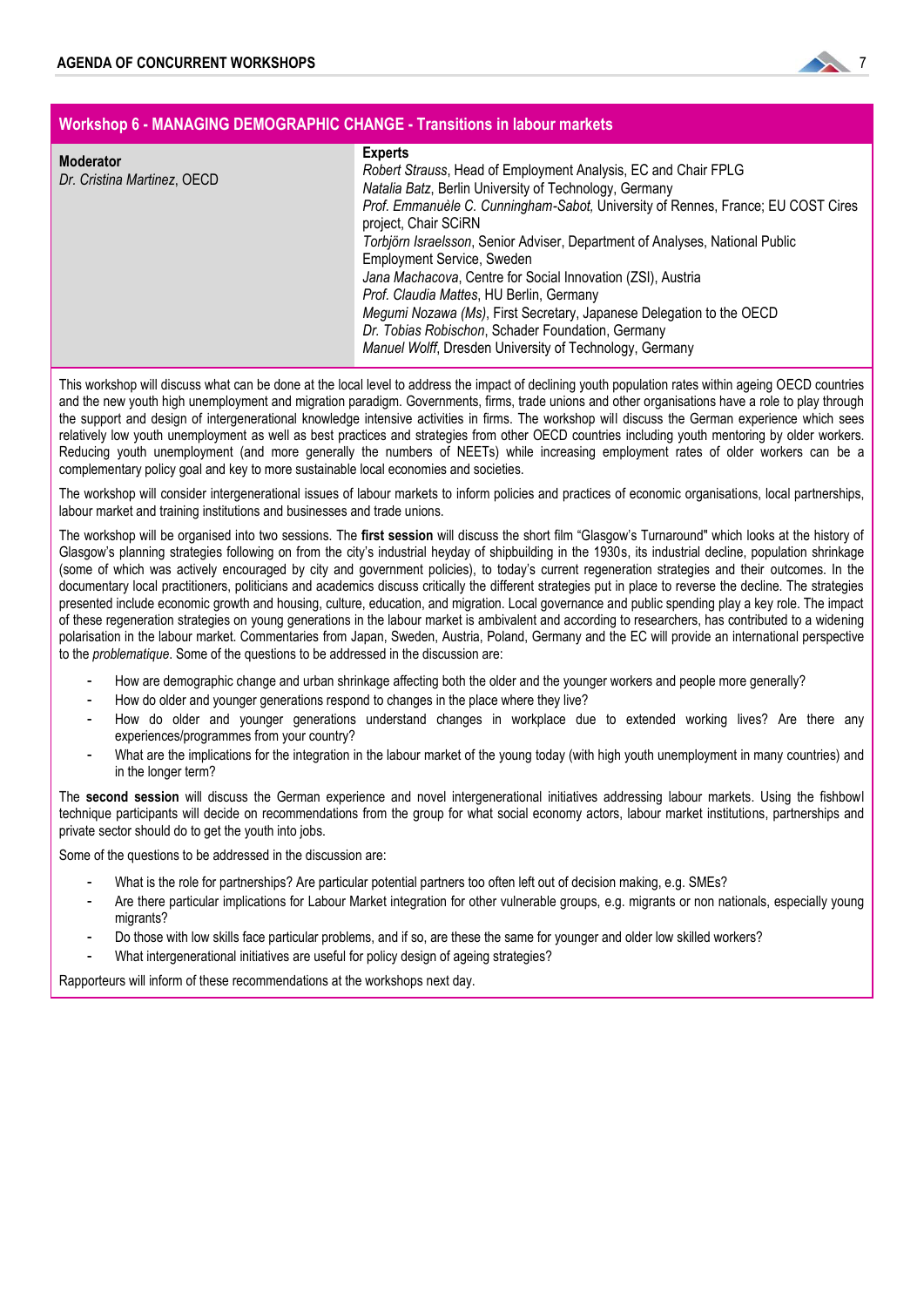

# **Wednesday, 21 March 2012**

### **Workshop A - WHAT COULD THE SOCIAL ECONOMY DO?**

#### **Moderator**

*Emma Clarence*, OECD

#### **Contribution by**

*Paul Adamson*, Editor-in-Chief, E!Sharp *Vesna Milosevic,* National Youth Employment Council and Youth Employment Action, Slovenia

#### **Rapporteur**

*Larry O Neill*, Deputy CEO, CPLN Area Partnership, Ireland

Social economy organisations have a role to play in addressing the challenges linked to youth, be these unemployment, getting better skills or overcoming poverty. The workshop will identify how the social economy can contribute to overcoming the barriers that youth face in addressing these challenges and suggest what strategies should be adopted to strengthen its role in doing so.

Q1. What are the current strengths and weaknesses of the social economy in helping young people into work and business?

Q2. What more can the social economy do to help young people into work and business?

Q3. What strategies are needed to enhance the role and performance of the social economy?

#### **Workshop B - WHAT COULD LOCAL PARTNERSHIP ORGANISATIONS DO?**

### **Moderator**

*Michael Förschner*, Centre for Social Innovation, Austria

#### **Contribution by**

*Denis Leamy*, Chief Executive of Pobal, Ireland *Robert Strauss*, Head of Employment Analysis, EC and Chair FPLG

Partnerships between employers, training providers, employment services, and the third sector are key to success in getting the young onto jobs and business. This workshop will continue the discussion on the importance of a joined up approach, including new financial mechanisms, in both tackling entrenched barriers and generating new networks of opportunity for young people. It will also look into how national policies could enable partnership working.

Q 1. What are the strengths and weaknesses of local partnership organisations in helping the young into jobs and businesses?

#### **Rapporteur**

*Marc Molgat*, Professor, Director and Associate Dean, School of Social Work, University of Ottawa, Canada

Q 2. How could governments incentivise and support partnership working?

#### **Workshop C WHAT SHOULD LABOUR MARKET AND TRAINING INSTITUTIONS BE FOCUSING ON?**

#### **Moderators**

*Francesca Froy*, OECD *Ekaterina Travkina*, OECD

#### **Contribution by**

UK

*Jan Hendeliowitz*, Senior Advisor, Ministry of Employment, Denmark, Chairman, OECD LEED Directing Committee *Dr. Nidya Neer*, Advisor to the Minister, Ministry of Labour, Employment and Social Security, Argentina *Paolo Reboani*, Chairman and CEO, Italia Lavoro *Sally Sinclair*, CEO, National Employment Services Association, Australia *Louis Vervloet*, Director of ESF Unit, Flemish Ministry of Employment, Belgium **Rapporteur** *Eddy Adams*, Independent Consultant, Glasgow,

Labour market and training institutions need to play centre stage in tackling youth unemployment and under-employment, but do they have sufficient flexibility in the implementation of their programmes to contribute effectively to local youth strategies? Tailoring training and labour market programmes to labour market needs can help to better integrate young people into the labour market - how can this be achieved? Young people need effective pathways between education and employment, but services for young people are often fragmented. How can provision be joined up effectively at local level? What types of education are most effective in bringing disaffected youth back into the labour market? Should significant resources be invested in actions for people who have dropped out of education, or rather should investments focus on interventions earlier on in the lifecycle, such as early years education, and preventative actions to keep young people in school? Do labour market and training institutions have a role to play in raising young people's aspirations so that they fully utilise their skills? Do they also have a responsibility to prevent the exploitation of youth in low-paid, precarious jobs while not hindering the creation of productive jobs for youth?

Q1. What should labour market and training institutions focus on in order to support better outcomes for youth?

Q2. With which other institutions should they work? How could they effectively participate in local youth strategies?

Q3. What are the main barriers to achieving better outcomes? How can these be overcome?